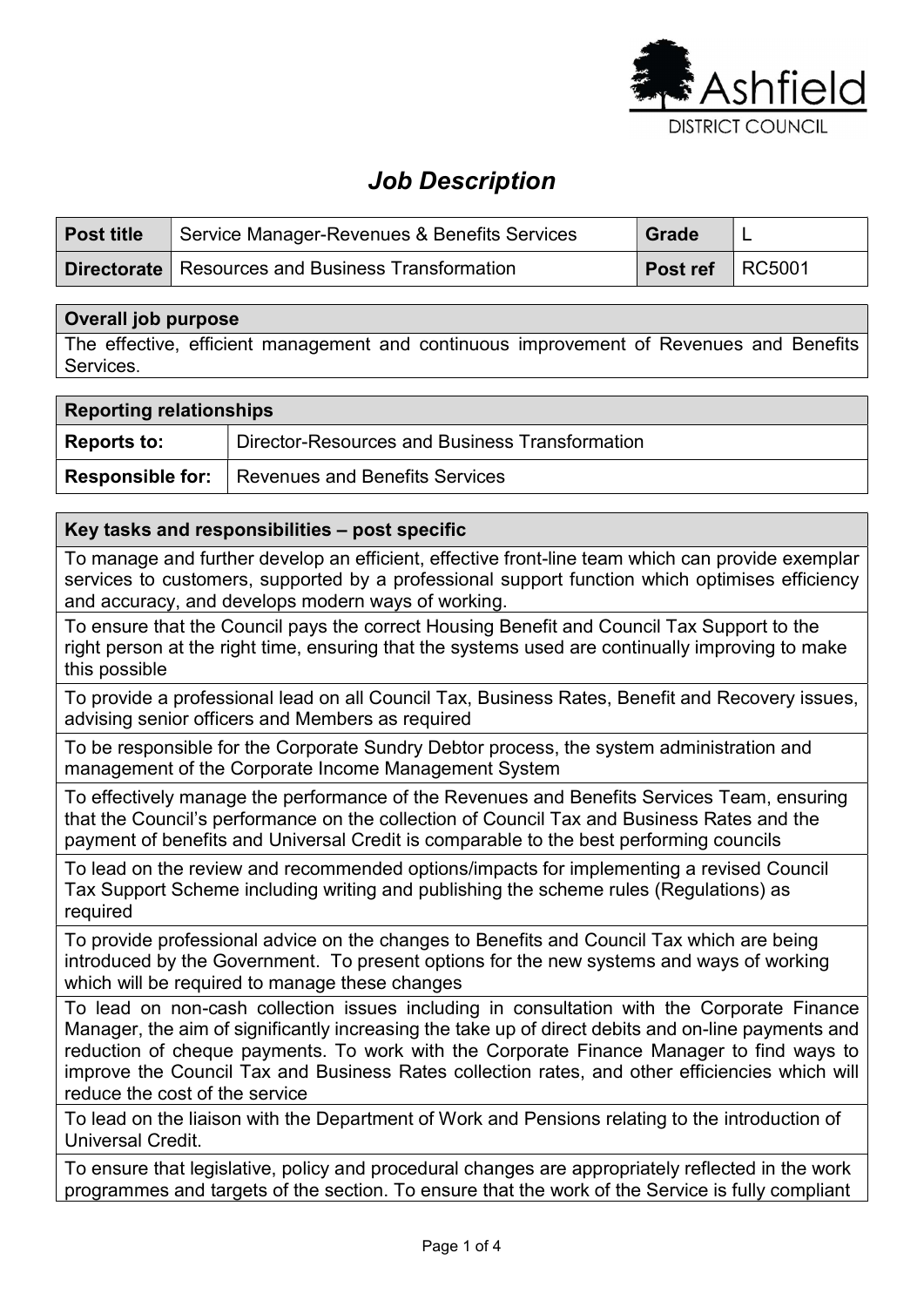with current legislation, and is flexible enough to anticipate changing legislation, guidance and good practice

To ensure that sufficient and appropriately trained staff and other resources are engaged and deployed to undertake the section's workload in an effective and efficient manner. To ensure that team and individual performance targets are appropriately set, monitored and achieved.

To act as the corporate key contact officer for National Fraud Initiative data mapping exercises and data matching in general, ensuring there is a clear corporate approach which is communicated to all relevant officers and to ensure robust and timely investigation of National Fraud Initiative matches

Ensure accurate and timely preparation and submission of Statutory and non-Statutory Government and other returns.

Effectively and accurately implement any new Government Initiatives relating to Revenues and Benefits Services in a timely manner

In accordance with the Council's Digital Services Transformation programme, to actively support the digitalisation of the services provided

## Key tasks and responsibilities – corporate

Operate according to the Council's corporate values and codes of behaviour.

Ensure at all times all Health & Safety legislation requirements are met and that the Council's Health & Safety Policy, its arrangements and procedures are implemented. This includes, where applicable, taking responsibility for personal health and safety and having regard to other persons affected by the performance of the duties of the post; ensuring that risk management objectives are delivered and other risk management activities are effectively implemented and monitored.

Exercise proper care in handling, operating or safeguarding any equipment, vehicle or appliance provided, used or issued for the performance of the duties of the post.

Have a commitment to and understanding of the Council's approach to equality and diversity and promote and deliver fair, sensitive and quality services.

Comply with all relevant Council policies and procedures including financial regulations, code of conduct, HR policies / procedures, Data Protection, Freedom of Information Act and ICT Codes of Practice.

Adhere to relevant working practices, methods and procedures and undertake relevant training and development as required and respond positively to new and alternative ways of working.

Carry out any other reasonable duties and responsibilities commensurate with the grade and level of responsibility of the post.

Engage with digital models of service delivery and support the implementation of digital working methods.

Manage and / or use resources in ways that ensure value for money and supporting the commercialism agenda.

Demonstrate a commitment to the delivery of excellent service for all customers and service users.

## Employee signature

This job description represents a statement of the duties of the post but does not include all minor duties. It is inevitable that over time the nature of an individual post will change and existing duties many be lost and others gained without changing the general character of the duties or the level of responsibility. As a result, the Council expects that this job description and person specification will be subject to revision.

Employee signature: | Note: | Note: | Date: | Date: | Date: | Date: | Date: | Date: | Date: | Date: | Date: | Date: | Date: | Date: | Date: | Date: | Date: | Date: | Date: | Date: | Date: | Date: | Date: | Date: | Date: |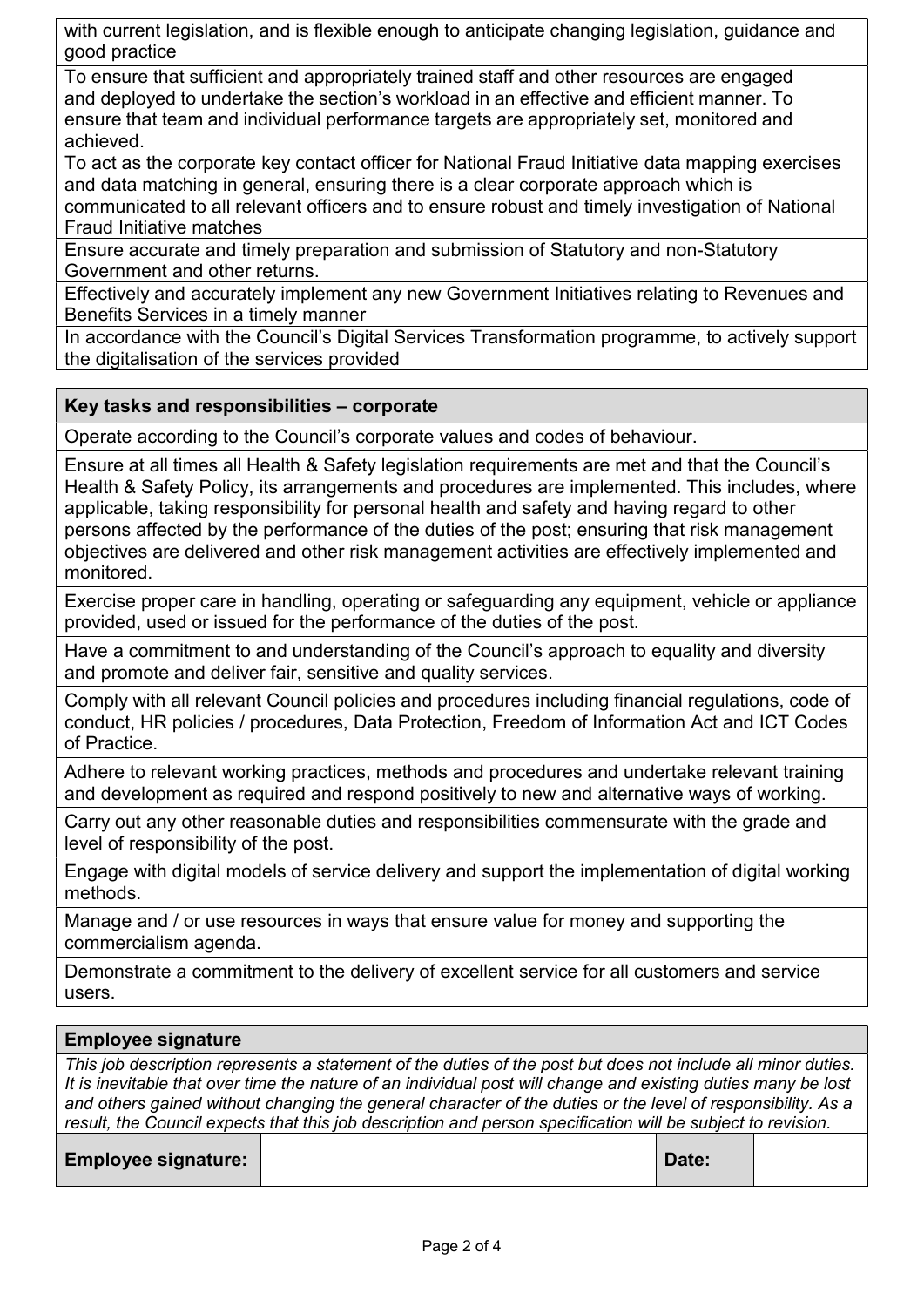# **Competencies**

Please refer to the relevant competency framework for more information about the behaviour descriptors for each competency. All competencies within the relevant framework are applicable to the post and the ones that have prioritised for recruitment are detailed below.

| Competency framework relevant to the post: | <b>Leadership Level 2</b>    |  |
|--------------------------------------------|------------------------------|--|
|                                            | <b>Assessment</b>            |  |
| Seeing the big picture                     | E-Application/Interview/Test |  |
| Changing and improving                     | E-Application/Interview/Test |  |
| Making effective decisions                 | E-Application/Interview/Test |  |
| Leading and communicating                  | E-Application/Interview/Test |  |
| Collaborating and partnering               | E-Application/Interview/Test |  |
| Managing a quality service                 | E-Application/Interview/Test |  |

| <b>Skills</b>                                                                                                                                                                                         | <b>Essential /</b><br><b>Desirable</b> | <b>Assessment</b>     |
|-------------------------------------------------------------------------------------------------------------------------------------------------------------------------------------------------------|----------------------------------------|-----------------------|
| Excellent written & verbal communication skills<br>including high level negotiation skills & ability to<br>produce high level reports, presenting complex<br>subjects concisely and clearly.          | E                                      | Application/Interview |
| Ability to motivate, coach, mentor, develop and<br>inspire staff to achieve targets, objectives and<br>deadlines and implement change, ensuring the<br>continuous development of people and services. | Е                                      | Application/Interview |
| Ability to implement and use performance<br>management systems and to critically analyse<br>performance information                                                                                   | Е                                      | Application/Interview |
| Ability to develop and manage budgets and other<br>resources to deliver priorities.                                                                                                                   | Е                                      | Application/Interview |
| Ability to identify areas for improvement and to<br>design and implement service improvement<br>projects                                                                                              | Е                                      | Application/Interview |
| Ability to interpret and implement government<br>policy and legislation                                                                                                                               | Е                                      | Application/Interview |

| Knowledge                                                                                                             | <b>Essential</b> /<br><b>Desirable</b> | <b>Assessment</b>     |
|-----------------------------------------------------------------------------------------------------------------------|----------------------------------------|-----------------------|
| Working knowledge of Council Tax, Business<br>Rates, Benefits, Sundry Debtors and Recovery<br>services                | Е                                      | Application/Interview |
| Working knowledge of performance management<br>and performance monitoring of Revenues and<br><b>Benefits services</b> | Е                                      | Application/Interview |
| Demonstrate understanding of equality issues and<br>their application                                                 | Е                                      | Application           |
| Demonstrate understanding of service digitalisation<br>and channel shift.                                             | F                                      | Application/Interview |